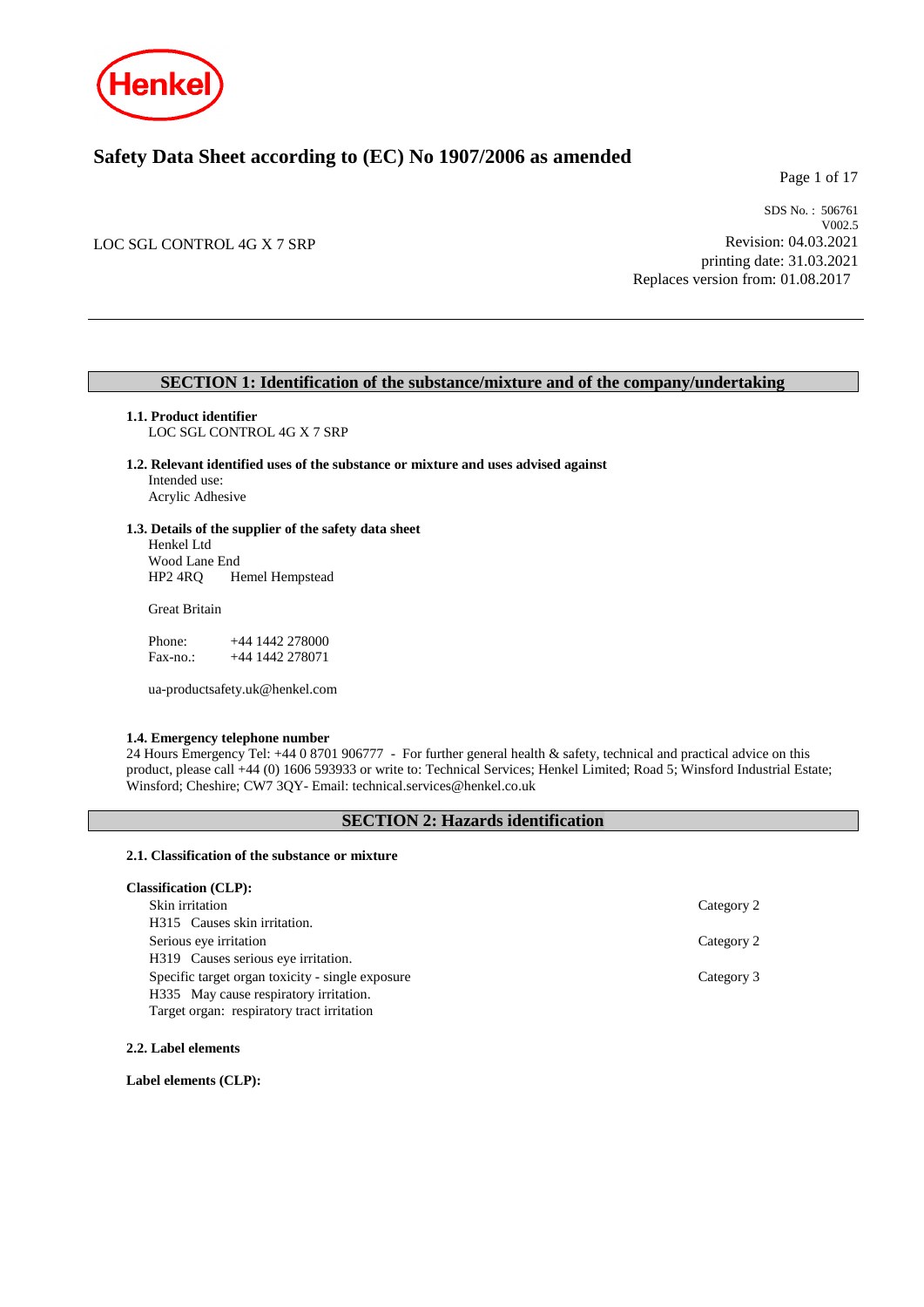| <b>Hazard</b> pictogram:                           |                                                                                                                                                                                                                                                             |
|----------------------------------------------------|-------------------------------------------------------------------------------------------------------------------------------------------------------------------------------------------------------------------------------------------------------------|
| <b>Contains</b>                                    | Ethyl 2-cyanoacrylate                                                                                                                                                                                                                                       |
| Signal word:                                       | Warning                                                                                                                                                                                                                                                     |
| <b>Hazard statement:</b>                           | H315 Causes skin irritation.<br>H319 Causes serious eye irritation.<br>H335 May cause respiratory irritation.                                                                                                                                               |
| <b>Supplemental information</b>                    | EUH202 Cyanoacrylate. Danger. Bonds skin and eyes in seconds. Keep out of the reach of<br>children.                                                                                                                                                         |
| <b>Precautionary statement:</b>                    | P <sub>261</sub> Avoid breathing vapors.<br>P305+P351+P338 IF IN EYES: Rinse cautiously with water for several minutes. Remove<br>contact lenses, if present and easy to do. Continue rinsing.<br>P302+P352 IF ON SKIN: Wash with plenty of soap and water. |
| <b>Precautionary statement:</b><br><b>Disposal</b> | P501 Dispose of contents/container in accordance with national regulation.                                                                                                                                                                                  |

#### **2.3. Other hazards**

Persons suffering from allergic reactions to acrylates should avoid contact with the product. Not fulfilling Persistent, Bioaccumulative and Toxic (PBT), very Persistent and very Bioaccumulative (vPvB) criteria.

### **SECTION 3: Composition/information on ingredients**

### **3.2. Mixtures**

**General chemical description:** Cyanoacrylate Adhesive **Base substances of preparation:** Cyanoacrylate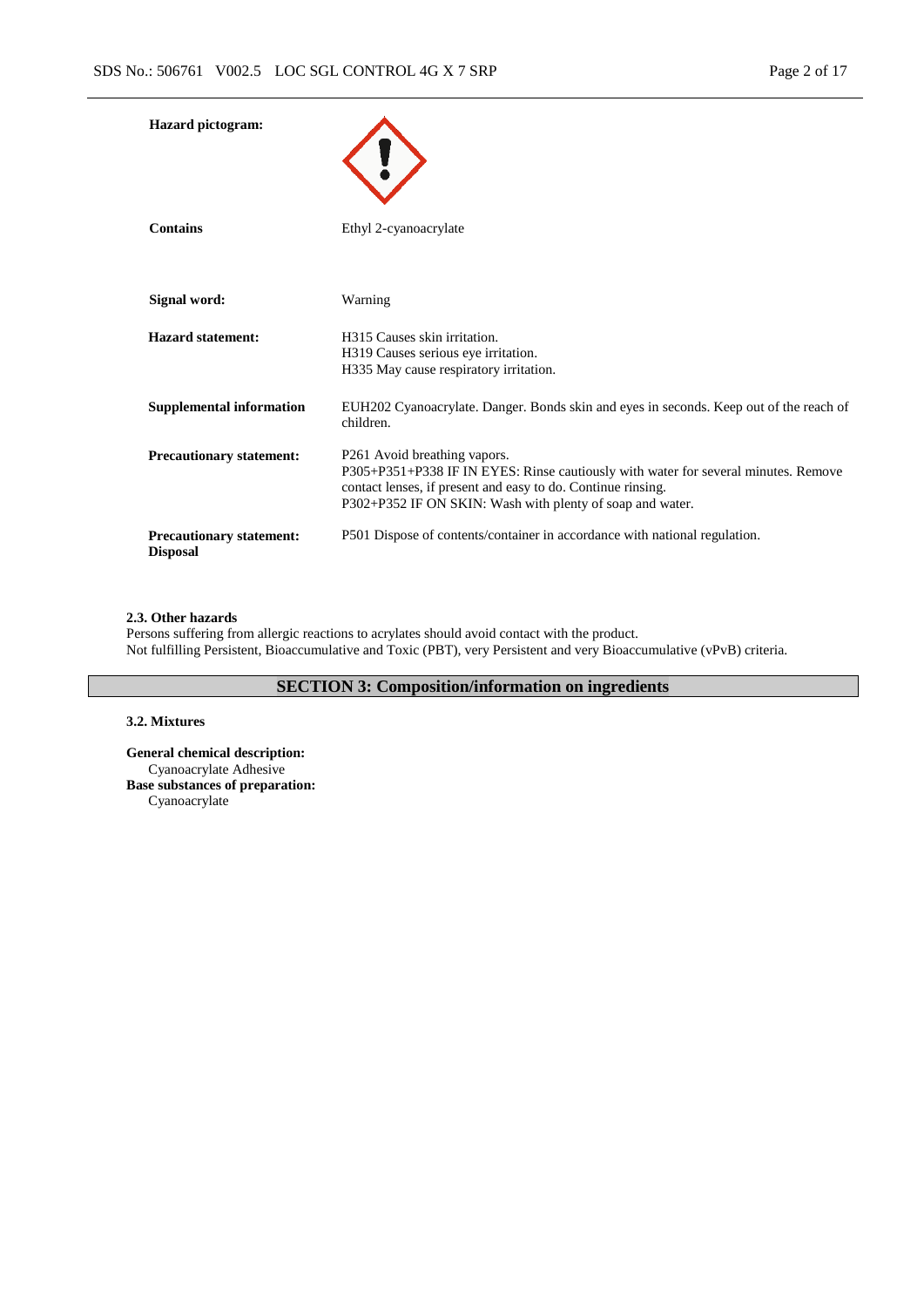#### **Declaration of the ingredients according to CLP (EC) No 1272/2008:**

| <b>Hazardous</b> components   | <b>EC Number</b>     | content          | <b>Classification</b>          |
|-------------------------------|----------------------|------------------|--------------------------------|
| CAS-No.                       | <b>REACH-Reg No.</b> |                  |                                |
| Ethyl 2-cyanoacrylate         | 230-391-5            | $60 - < 100\%$   | Eye Irrit. 2                   |
| 7085-85-0                     | 01-2119527766-29     |                  | H319                           |
|                               |                      |                  | STOT SE <sub>3</sub>           |
|                               |                      |                  | H335                           |
|                               |                      |                  | Skin Irrit. 2                  |
|                               |                      |                  | H315                           |
| Bis(2-hydroxy-3-tert-butyl-5- | 204-327-1            | $0,1 - 1\%$      | Repr. 2                        |
| methylphenyl)methane          | 01-2119496065-33     |                  | H361                           |
| 119-47-1                      |                      |                  |                                |
| Hydroquinone                  | 204-617-8            | $0.01 - < 0.1 %$ | Aquatic Acute 1                |
| 123-31-9                      | 01-2119524016-51     |                  | H400                           |
|                               |                      |                  | Aquatic Chronic 1              |
|                               |                      |                  | H410                           |
|                               |                      |                  | Carc. 2                        |
|                               |                      |                  | H351                           |
|                               |                      |                  | Muta. 2                        |
|                               |                      |                  | H341                           |
|                               |                      |                  | Acute Tox. 4; Oral             |
|                               |                      |                  | H302                           |
|                               |                      |                  | Eye Dam. 1                     |
|                               |                      |                  | H318                           |
|                               |                      |                  | Skin Sens. 1                   |
|                               |                      |                  | H317                           |
|                               |                      |                  | M factor (Acute Aquat Tox): 10 |

**For full text of the H - statements and other abbreviations see section 16 "Other information". Substances without classification may have community workplace exposure limits available.**

### **SECTION 4: First aid measures**

#### **4.1. Description of first aid measures**

General information:

In case of adverse health effects seek medical advice.

Inhalation:

Move to fresh air, consult doctor if complaint persists.

Skin contact:

Do not pull bonded skin apart. It may be gently peeled apart using a blunt object such as a spoon, preferably after soaking in warm soapy water.

Cyanoacrylates give off heat on solidification. In rare cases a large drop will generate enough heat to cause a burn.

Burns should be treated normally after the adhesive has been removed from the skin.

If lips are accidentally stuck together apply warm water to the lips and encourage maximum wetting and pressure from saliva inside the mouth.

Peel or roll lips apart. Do not try to pull the lips apart with direct opposing action.

Eye contact:

If the eye is bonded closed, release eyelashes with warm water by covering with wet pad.

Cyanoacrylate will bond to eye protein and will cause periods of weeping which will help to debond the adhesive.

Keep eye covered until debonding is complete, usually within 1-3 days.

Do not force eye open. Medical advice should be sought in case solid particles of cyanoacrylate trapped behind the eyelid cause any abrasive damage.

Ingestion:

Ensure that breathing passages are not obstructed. The product will polymerise immediately in the mouth making it almost impossible to swallow. Saliva will slowly separate the solidified product from the mouth (several hours).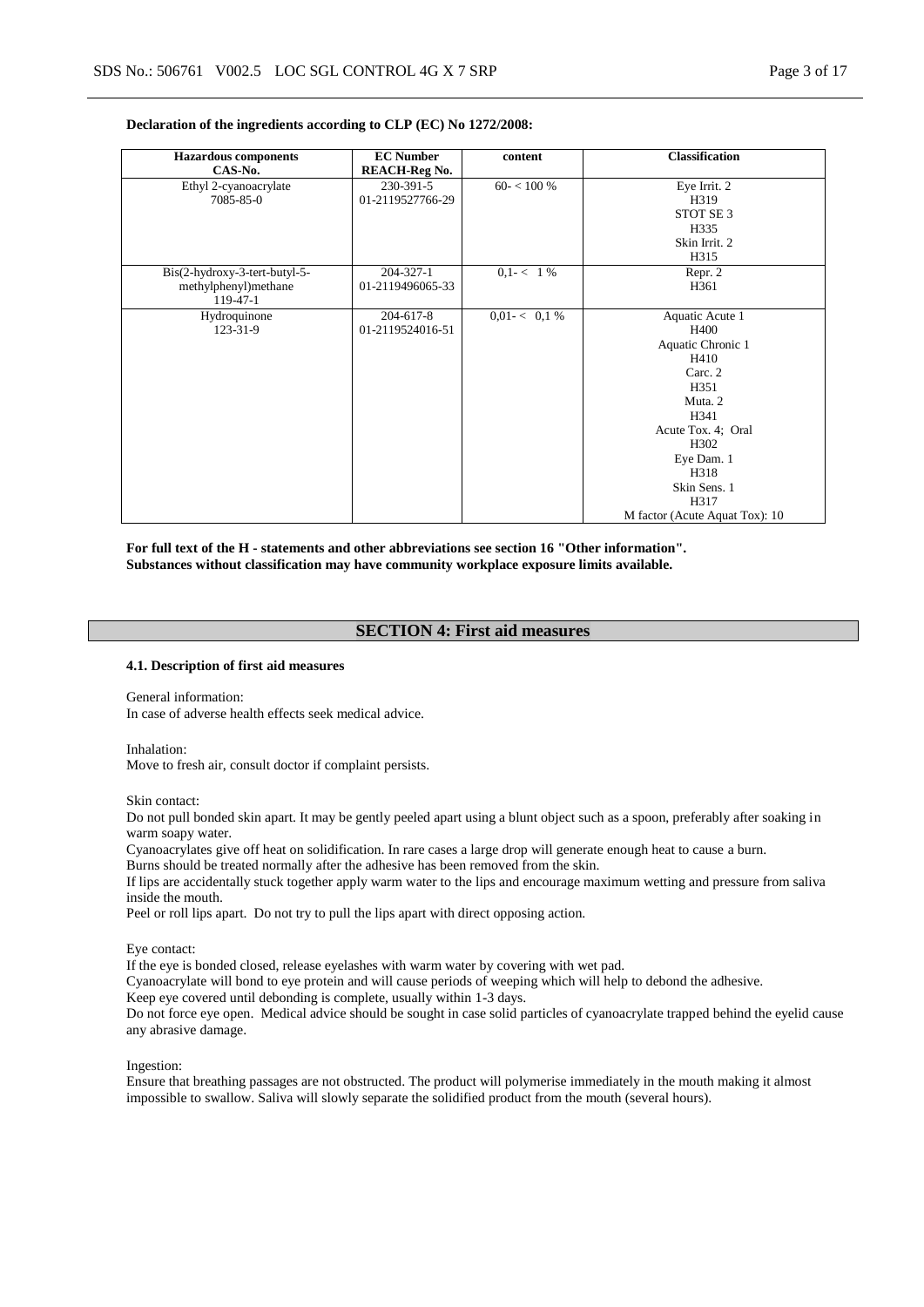**4.2. Most important symptoms and effects, both acute and delayed** SKIN: Redness, inflammation.

RESPIRATORY: Irritation, coughing, shortness of breath, chest tightness.

Causes serious eye irritation.

#### **4.3. Indication of any immediate medical attention and special treatment needed** See section: Description of first aid measures

# **SECTION 5: Firefighting measures**

#### **5.1. Extinguishing media**

#### **Suitable extinguishing media:**

carbon dioxide, foam, powder, water spray jet, fine water spray

#### **Extinguishing media which must not be used for safety reasons:**

High pressure waterjet

#### **5.2. Special hazards arising from the substance or mixture**

In the event of a fire, carbon monoxide (CO) and carbon dioxide (CO2) can be released.

#### **5.3. Advice for firefighters**

Wear protective equipment. Wear self-contained breathing apparatus.

#### **SECTION 6: Accidental release measures**

#### **6.1. Personal precautions, protective equipment and emergency procedures**

Wear protective equipment. Danger of slipping on spilled product. Ensure adequate ventilation. Avoid contact with skin and eyes.

### **6.2. Environmental precautions**

Do not empty into drains / surface water / ground water.

#### **6.3. Methods and material for containment and cleaning up**

Remove with liquid-absorbing material (sand, peat, sawdust). Dispose of contaminated material as waste according to Section 13.

#### **6.4. Reference to other sections** See advice in section 8

**SECTION 7: Handling and storage**

#### **7.1. Precautions for safe handling**

Open and handle container with care. Ensure that workrooms are adequately ventilated. Avoid skin and eye contact.

#### Hygiene measures:

Do not eat, drink or smoke while working. Wash hands before work breaks and after finishing work.

#### **7.2. Conditions for safe storage, including any incompatibilities**

Store in sealed original container. Ensure good ventilation/extraction.

Store in a cool, dry place.

For optimum shelf life store in original containers under refrigerated conditions at 2 - 8°C (35.6 - 46.4 °F) Temperatures between  $+10$  °C and  $+25$  °C Do not store together with food or other consumables (coffee, tea, tobacco, etc.).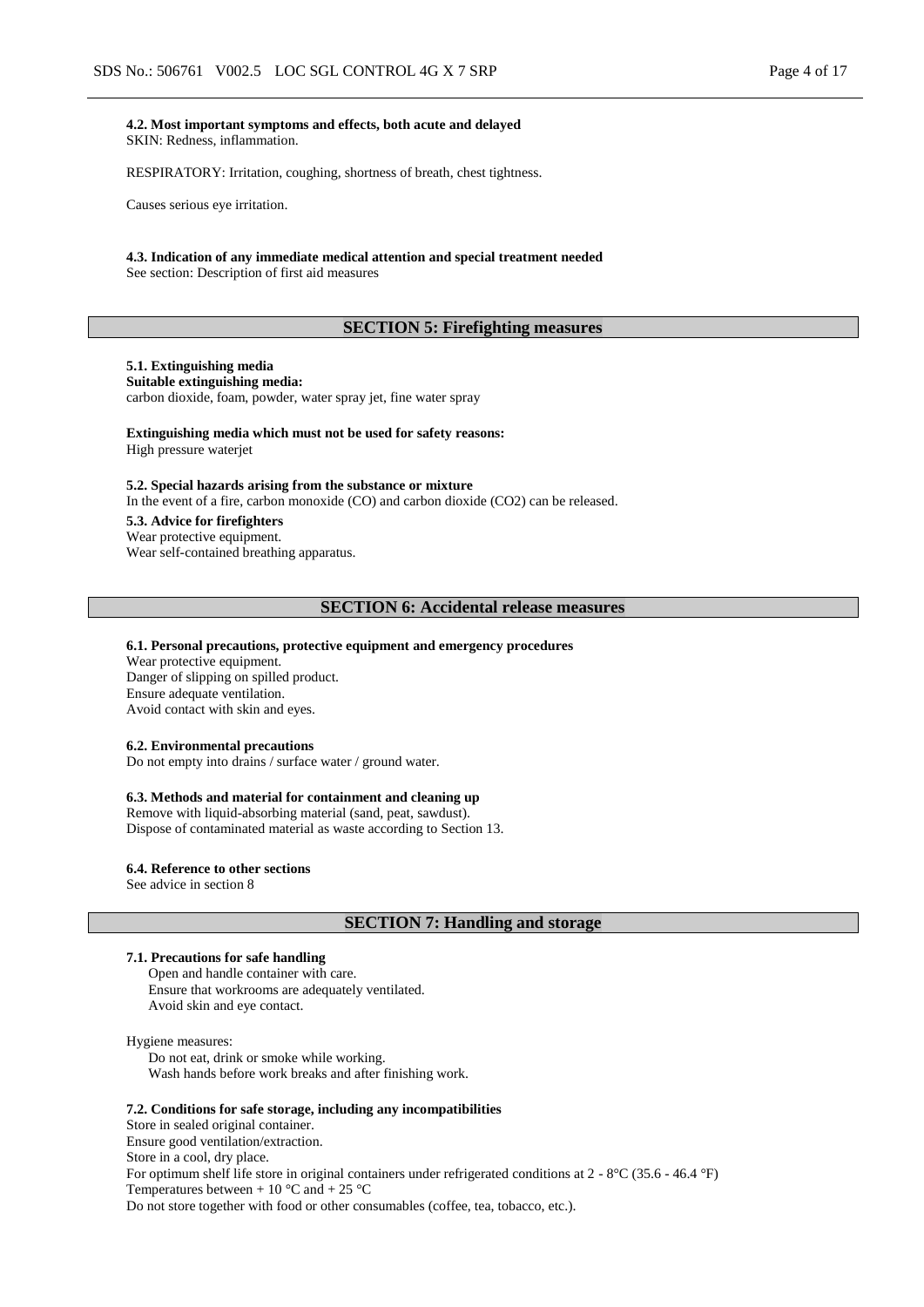# **7.3. Specific end use(s)**

Acrylic Adhesive

# **SECTION 8: Exposure controls/personal protection**

### **8.1. Control parameters**

### **Occupational Exposure Limits**

Valid for

Great Britain

| <b>Ingredient [Regulated substance]</b> | ppm | mg/m <sup>3</sup> | <b>Value type</b>          | <b>Short term exposure limit</b> | <b>Regulatory list</b> |
|-----------------------------------------|-----|-------------------|----------------------------|----------------------------------|------------------------|
|                                         |     |                   |                            | category / Remarks               |                        |
| Ethyl 2-cyanoacrylate                   | 0,3 | 1,5               | <b>Short Term Exposure</b> | 15 minutes                       | EH40 WEL               |
| 7085-85-0                               |     |                   | Limit (STEL):              |                                  |                        |
| [ETHYL CYANOACRYLATE]                   |     |                   |                            |                                  |                        |
| Hydroquinone                            |     | 0,5               | Time Weighted Average      |                                  | EH40 WEL               |
| 123-31-9                                |     |                   | (TWA):                     |                                  |                        |
| [HYDROQUINONE]                          |     |                   |                            |                                  |                        |

### **Occupational Exposure Limits**

Valid for Ireland

| <b>Ingredient [Regulated substance]</b>                                                      | ppm | mg/m <sup>3</sup> | Value type                                  | Short term exposure limit<br>category / Remarks | <b>Regulatory list</b> |
|----------------------------------------------------------------------------------------------|-----|-------------------|---------------------------------------------|-------------------------------------------------|------------------------|
| Ethyl 2-cyanoacrylate<br>7085-85-0<br>[ETHYL 2-CYANOACRYLATE; ETHYL<br>CYANOACRYLATE]        |     |                   | <b>Short Term Exposure</b><br>Limit (STEL): | 15 minutes                                      | IR OEL                 |
| Ethyl 2-cyanoacrylate<br>7085-85-0<br><b>[ETHYL 2-CYANOACRYLATE; ETHYL</b><br>CYANOACRYLATE] | 0.2 |                   | Time Weighted Average<br>(TWA):             |                                                 | IR OEL                 |
| Hydroquinone<br>123-31-9<br>[HYDROQUINONE]                                                   |     | 0.5               | Time Weighted Average<br>(TWA):             |                                                 | IR OEL                 |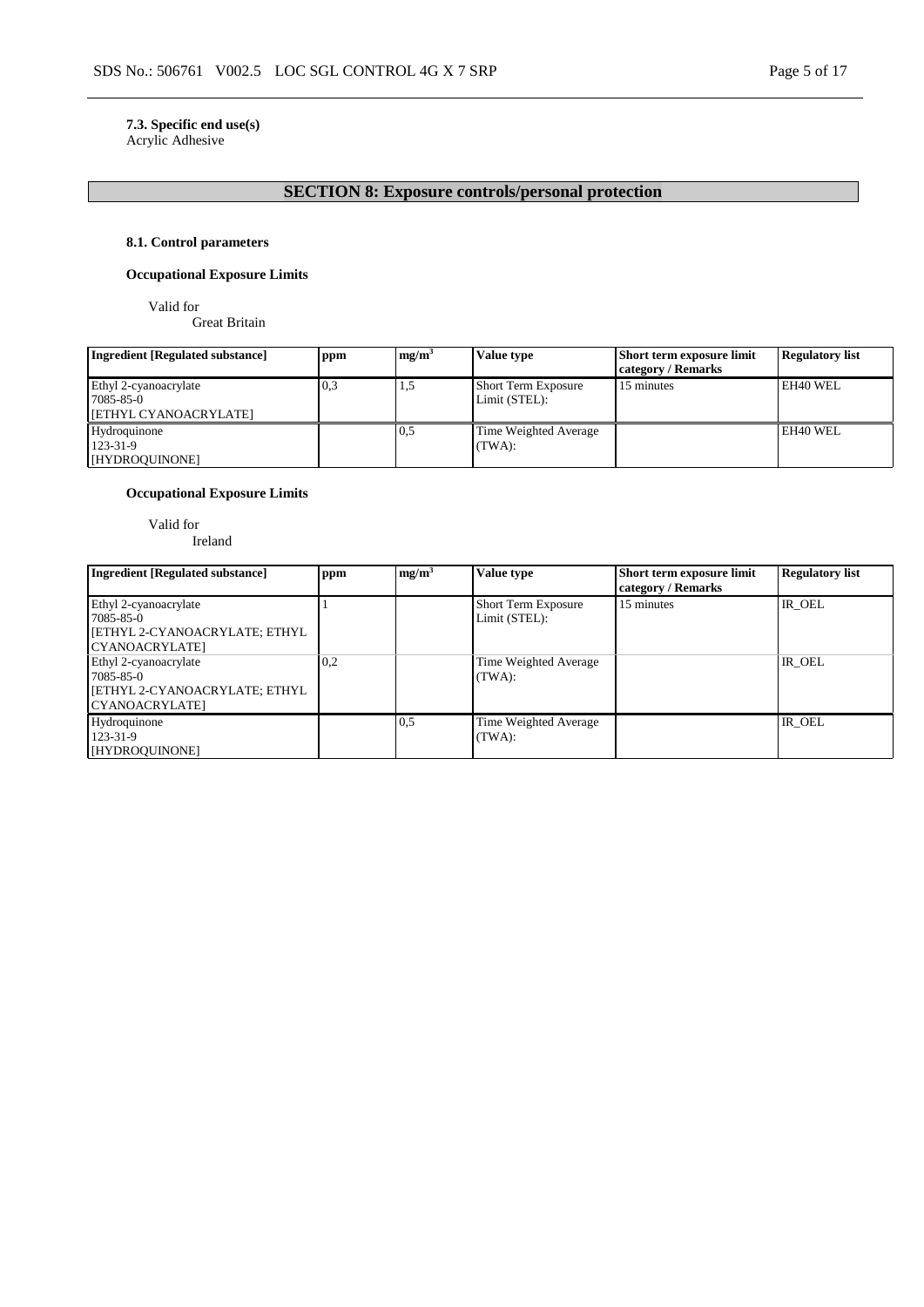# **Predicted No-Effect Concentration (PNEC):**

| Name on list                                                   | <b>Environmental Exposure</b><br><b>Compartment</b> | period | <b>Value</b>        |     |                    | <b>Remarks</b> |  |
|----------------------------------------------------------------|-----------------------------------------------------|--------|---------------------|-----|--------------------|----------------|--|
|                                                                |                                                     |        | mg/l                | ppm | mg/kg              | others         |  |
| 6,6'-di-tert-Butyl-2,2'-methylenedi-p-cresol<br>119-47-1       | aqua<br>(freshwater)                                |        | 0.0068<br>mg/1      |     |                    |                |  |
| 6,6'-di-tert-Butyl-2,2'-methylenedi-p-cresol<br>119-47-1       | aqua (marine<br>water)                              |        | 0,00068<br>mg/1     |     |                    |                |  |
| 6,6'-di-tert-Butyl-2,2'-methylenedi-p-cresol<br>$119 - 47 - 1$ | aqua<br><i>(intermittent)</i><br>releases)          |        | $0,048$ mg/l        |     |                    |                |  |
| 6,6'-di-tert-Butyl-2,2'-methylenedi-p-cresol<br>$119-47-1$     | sewage<br>treatment plant<br>(STP)                  |        | $100 \text{ mg}/1$  |     |                    |                |  |
| 6,6'-di-tert-Butyl-2,2'-methylenedi-p-cresol<br>119-47-1       | sediment<br>(freshwater)                            |        |                     |     | $102$ mg/kg        |                |  |
| 6,6'-di-tert-Butyl-2,2'-methylenedi-p-cresol<br>119-47-1       | sediment<br>(marine water)                          |        |                     |     | $10,2$ mg/kg       |                |  |
| 6,6'-di-tert-Butyl-2,2'-methylenedi-p-cresol<br>119-47-1       | Soi1                                                |        |                     |     | 20,4 mg/kg         |                |  |
| 6,6'-di-tert-Butyl-2,2'-methylenedi-p-cresol<br>119-47-1       | oral                                                |        |                     |     | $10 \text{ mg/kg}$ |                |  |
| Hydroquinone<br>123-31-9                                       | aqua<br>(freshwater)                                |        | 0.00057<br>mg/l     |     |                    |                |  |
| Hydroquinone<br>123-31-9                                       | aqua (marine<br>water)                              |        | 0.000057<br>mg/1    |     |                    |                |  |
| Hydroquinone<br>123-31-9                                       | sediment<br>(freshwater)                            |        |                     |     | 0,0049<br>mg/kg    |                |  |
| Hydroquinone<br>123-31-9                                       | sediment<br>(marine water)                          |        |                     |     | 0.00049<br>mg/kg   |                |  |
| Hydroquinone<br>123-31-9                                       | aqua<br><i>(intermittent)</i><br>releases)          |        | 0,00134<br>mg/l     |     |                    |                |  |
| Hydroquinone<br>123-31-9                                       | Soil                                                |        |                     |     | 0.00064<br>mg/kg   |                |  |
| Hydroquinone<br>123-31-9                                       | sewage<br>treatment plant<br>(STP)                  |        | $0,71 \text{ mg}/1$ |     |                    |                |  |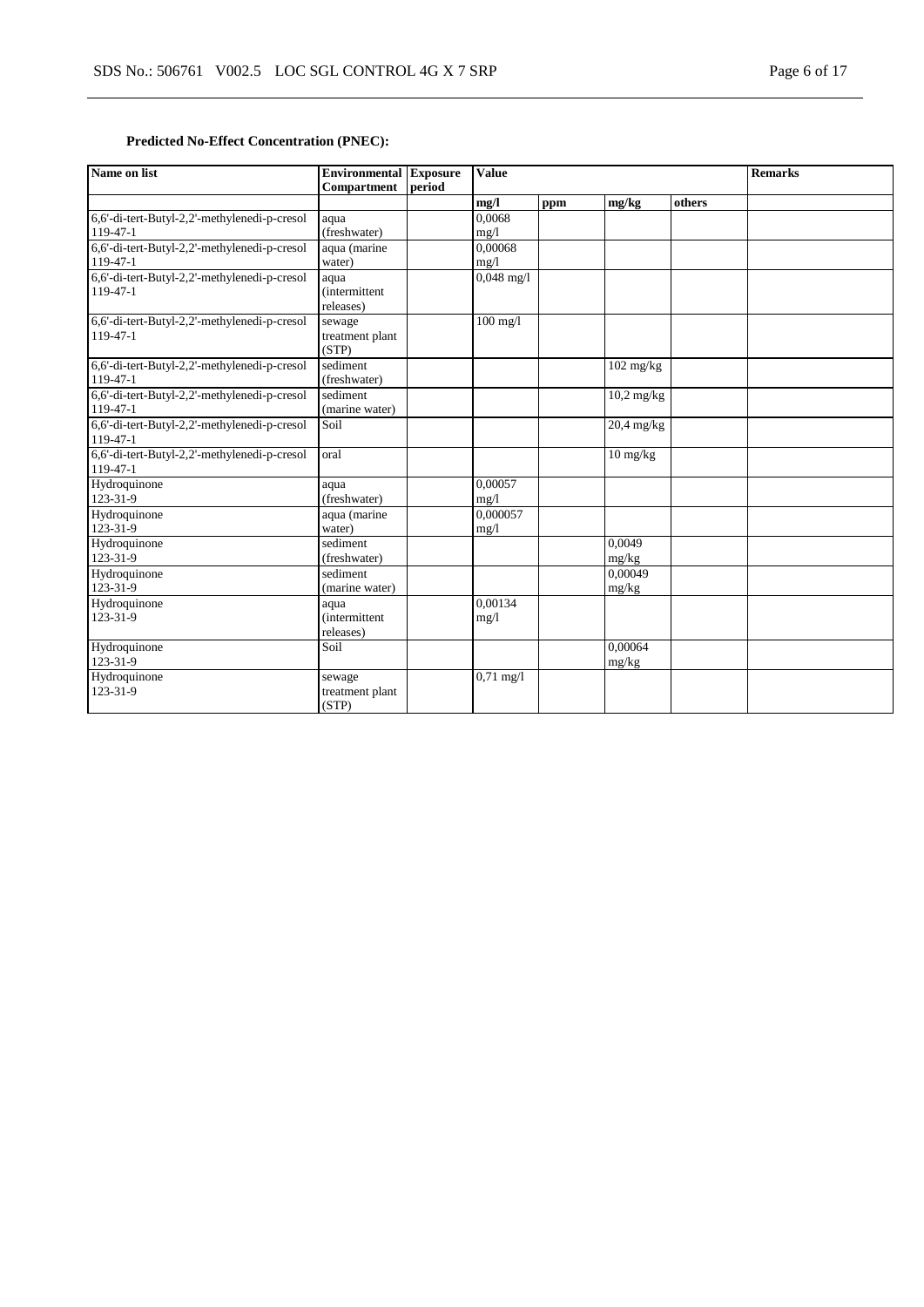### **Derived No-Effect Level (DNEL):**

| Name on list                                             | <b>Application</b><br>Area | Route of<br><b>Exposure</b> | <b>Health Effect</b>                               | <b>Exposure</b><br><b>Time</b> | <b>Value</b>            | <b>Remarks</b> |
|----------------------------------------------------------|----------------------------|-----------------------------|----------------------------------------------------|--------------------------------|-------------------------|----------------|
| Ethyl 2-cyanoacrylate<br>7085-85-0                       | Workers                    | Inhalation                  | Long term<br>exposure - local<br>effects           |                                | $9,25$ mg/m $3$         |                |
| Ethyl 2-cyanoacrylate<br>7085-85-0                       | Workers                    | Inhalation                  | Long term<br>exposure -<br>systemic effects        |                                | $9,25$ mg/m $3$         |                |
| Ethyl 2-cyanoacrylate<br>7085-85-0                       | General<br>population      | Inhalation                  | Long term<br>exposure - local<br>effects           |                                | $9,25$ mg/m $3$         |                |
| Ethyl 2-cyanoacrylate<br>7085-85-0                       | General<br>population      | Inhalation                  | Long term<br>exposure -<br>systemic effects        |                                | $9,25$ mg/m $3$         |                |
| 6,6'-di-tert-Butyl-2,2'-methylenedi-p-cresol<br>119-47-1 | Workers                    | dermal                      | Acute/short term<br>exposure -<br>systemic effects |                                | $3,175$ mg/kg           |                |
| 6,6'-di-tert-Butyl-2,2'-methylenedi-p-cresol<br>119-47-1 | Workers                    | inhalation                  | Acute/short term<br>exposure -<br>systemic effects |                                | 22,4 mg/m3              |                |
| 6,6'-di-tert-Butyl-2,2'-methylenedi-p-cresol<br>119-47-1 | Workers                    | dermal                      | Long term<br>exposure -<br>systemic effects        |                                | $0,635$ mg/kg           |                |
| 6,6'-di-tert-Butyl-2,2'-methylenedi-p-cresol<br>119-47-1 | Workers                    | inhalation                  | Long term<br>exposure -<br>systemic effects        |                                | $4,48$ mg/m $3$         |                |
| 6,6'-di-tert-Butyl-2,2'-methylenedi-p-cresol<br>119-47-1 | General<br>population      | dermal                      | Acute/short term<br>exposure -<br>systemic effects |                                | $1,59$ mg/kg            |                |
| 6,6'-di-tert-Butyl-2,2'-methylenedi-p-cresol<br>119-47-1 | General<br>population      | inhalation                  | Acute/short term<br>exposure -<br>systemic effects |                                | $5,5$ mg/m $3$          |                |
| 6,6'-di-tert-Butyl-2,2'-methylenedi-p-cresol<br>119-47-1 | General<br>population      | oral                        | Acute/short term<br>exposure -<br>systemic effects |                                | $1,59$ mg/kg            |                |
| 6,6'-di-tert-Butyl-2,2'-methylenedi-p-cresol<br>119-47-1 | General<br>population      | dermal                      | Long term<br>exposure -<br>systemic effects        |                                | $0,318$ mg/kg           |                |
| 6,6'-di-tert-Butyl-2,2'-methylenedi-p-cresol<br>119-47-1 | General<br>population      | inhalation                  | Long term<br>exposure -<br>systemic effects        |                                | $1,1$ mg/m $3$          |                |
| 6,6'-di-tert-Butyl-2,2'-methylenedi-p-cresol<br>119-47-1 | General<br>population      | oral                        | Long term<br>exposure -<br>systemic effects        |                                | $0,318$ mg/kg           |                |
| Hydroquinone<br>123-31-9                                 | Workers                    | dermal                      | Long term<br>exposure -<br>systemic effects        |                                | $\overline{3,33}$ mg/kg |                |
| Hydroquinone<br>123-31-9                                 | Workers                    | inhalation                  | Long term<br>exposure -<br>systemic effects        |                                | $2,1$ mg/m $3$          |                |
| Hydroquinone<br>123-31-9                                 | General<br>population      | dermal                      | Long term<br>exposure -<br>systemic effects        |                                | $1,66$ mg/kg            |                |
| Hydroquinone<br>123-31-9                                 | General<br>population      | inhalation                  | Long term<br>exposure -<br>systemic effects        |                                | $1,05$ mg/m $3$         |                |
| Hydroquinone<br>123-31-9                                 | General<br>population      | oral                        | Long term<br>exposure -<br>systemic effects        |                                | $0,6$ mg/kg             |                |

### **Biological Exposure Indices:**

None

### **8.2. Exposure controls:**

Respiratory protection: Suitable breathing mask when there is inadequate ventilation. Combination filter: ABEKP (EN 14387) This recommendation should be matched to local conditions.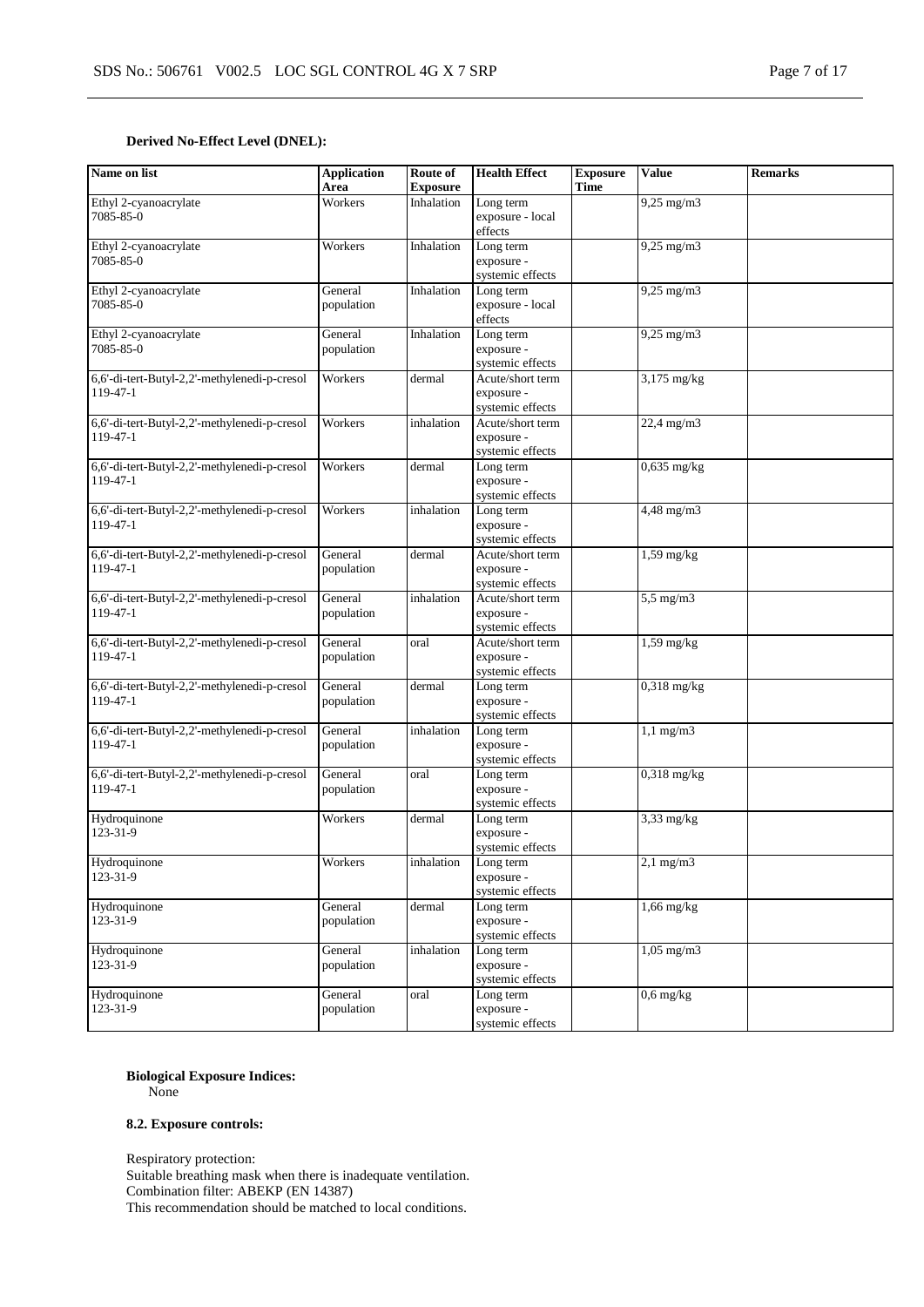#### Hand protection:

Recommended are gloves made from Nitril rubber ( Material thickness >0,1 mm, Perforation time < 30s).Gloves should be replaced after each short time contact or contamination. Available at laboratory specialized trade or at pharmacies / chemist's shops.

In the case of longer contact protective gloves made from nitrile rubber are recommended according to EN 374. material thickness > 0.4 mm

Perforation time > 30 minutes

In the case of longer and repeated contact please note that in practice the penetration times may be considerably shorter than those determined according to EN 374. The protective gloves must always be checked for their suitability for use at the specific workplace (e.g. mechanical and thermal stress, product compatibility, antistatic effects, etc.). The gloves must be replaced immediately at the first signs of wear and tear. The information provided by the manufacturers and given in the relevant trade association regulations for industrial safety must always be observed. We recommend that a hand care plan is drawn up in cooperation with a glove manufacturer and the trade association in accordance with the local operating conditions.

#### Eye protection:

Goggles which can be tightly sealed. Protective eye equipment should conform to EN166.

Skin protection: Suitable protective clothing Protective clothing should conform to EN 14605 for liquid splashes or to EN 13982 for dusts.

Advices to personal protection equipment:

The information provided on personal protective equipment is for guidance purposes only. A full risk assessment should be conducted prior to using this product to determine the appropriate personal protective equipment to suit local conditions. Personal protective equipment should conform to the relevant EN standard.

### **SECTION 9: Physical and chemical properties**

#### **9.1. Information on basic physical and chemical properties**

| Appearance                             | liquid                             |
|----------------------------------------|------------------------------------|
|                                        | transparent                        |
|                                        | colourless, Straw                  |
| Odor                                   | irritating                         |
| Odour threshold                        | No data available / Not applicable |
| pH                                     | Not available.                     |
| Melting point                          | No data available / Not applicable |
| Solidification temperature             | No data available / Not applicable |
| Initial boiling point                  | No data available / Not applicable |
| Flash point                            | 80 - 93 °C (176 - 199.4 °F)        |
| Evaporation rate                       | No data available / Not applicable |
| Flammability                           | No data available / Not applicable |
| <b>Explosive limits</b>                | No data available / Not applicable |
| Vapour pressure                        | No data available / Not applicable |
| Relative vapour density:               | No data available / Not applicable |
| Density                                | $1,1$ g/cm3                        |
| (20 °C (68 °F))                        |                                    |
| <b>Bulk</b> density                    | No data available / Not applicable |
| Solubility                             | No data available / Not applicable |
| Solubility (qualitative)               | No data available / Not applicable |
| Partition coefficient: n-octanol/water | No data available / Not applicable |
| Auto-ignition temperature              | No data available / Not applicable |
| Decomposition temperature              | No data available / Not applicable |
| Viscosity                              | $60 - 80$ mPa.s                    |
| (25 °C (77 °F))                        |                                    |
| Viscosity (kinematic)                  | No data available / Not applicable |
| <b>Explosive properties</b>            | No data available / Not applicable |
| Oxidising properties                   | No data available / Not applicable |
|                                        |                                    |

#### **9.2. Other information**

No data available / Not applicable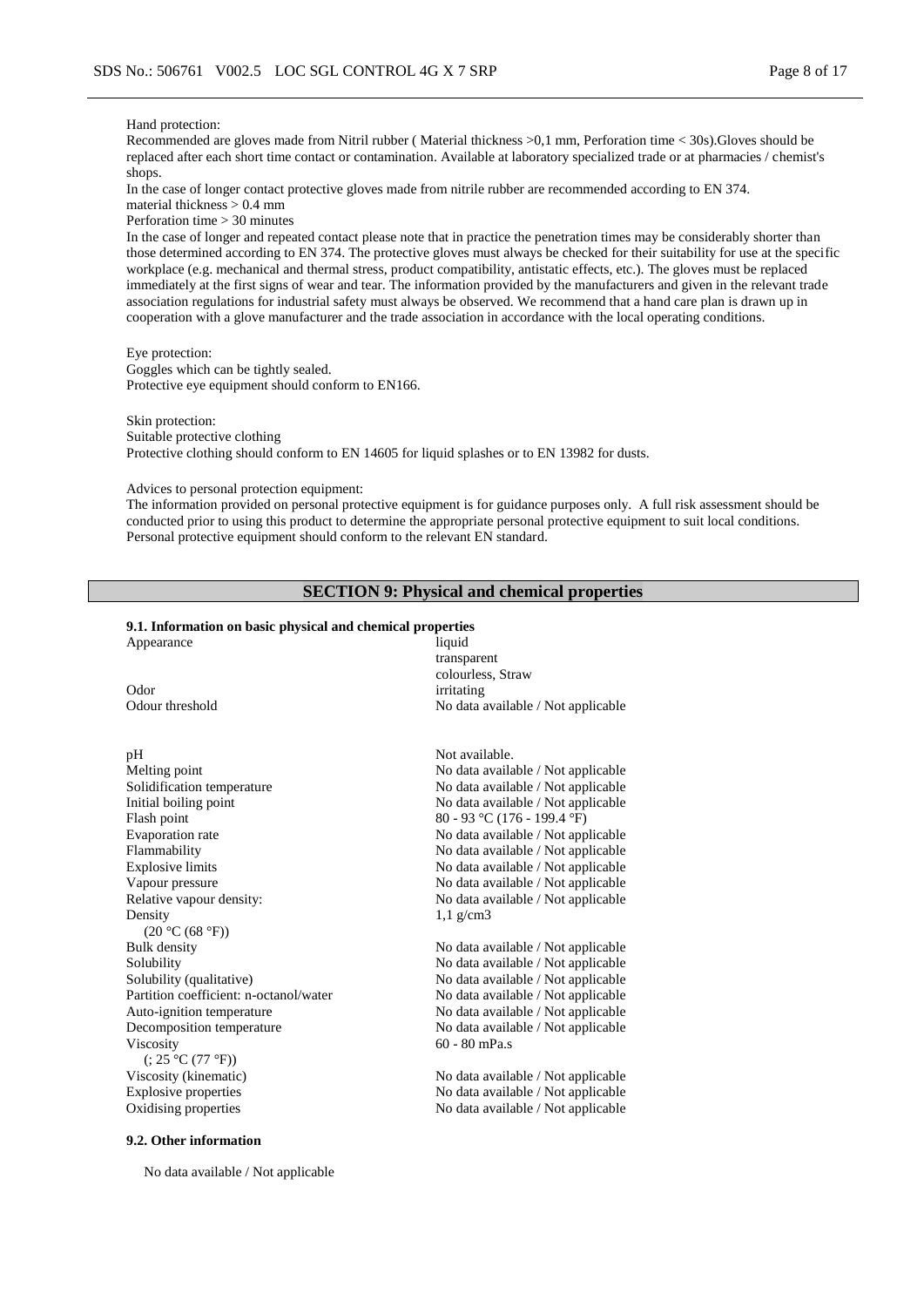### **SECTION 10: Stability and reactivity**

# **10.1. Reactivity**

Rapid exothermic polymerization will occur in the presence of water, amines, alkalis and alcohols.

#### **10.2. Chemical stability**

Stable under recommended storage conditions.

#### **10.3. Possibility of hazardous reactions**

See section reactivity

#### **10.4. Conditions to avoid**

None if used for intended purpose.

### **10.5. Incompatible materials**

See section reactivity.

#### **10.6. Hazardous decomposition products**

None known.

# **SECTION 11: Toxicological information**

#### **General toxicological information:**

Persons suffering from allergic reactions to acrylates should avoid contact with the product.

### **11.1. Information on toxicological effects**

#### **Acute oral toxicity:**

The mixture is classified based on calculation method referring to the classified substances present in the mixture.

| <b>Hazardous</b> substances                                              | Value | <b>Value</b>                 | <b>Species</b> | <b>Method</b>                            |
|--------------------------------------------------------------------------|-------|------------------------------|----------------|------------------------------------------|
| CAS-No.                                                                  | type  |                              |                |                                          |
| Ethyl 2-cyanoacrylate<br>7085-85-0                                       | LD50  | $> 5.000$ mg/kg              | rat            | OECD Guideline 401 (Acute Oral Toxicity) |
| $Bis(2-hydroxy-3-tert-$<br>butyl-5-<br>methylphenyl) methane<br>119-47-1 | LD50  | $> 10.000$ mg/kg $\vert$ rat |                | not specified                            |
| Hydroquinone<br>123-31-9                                                 | LD50  | $367 \text{ mg/kg}$          | rat            | OECD Guideline 401 (Acute Oral Toxicity) |

#### **Acute dermal toxicity:**

The mixture is classified based on calculation method referring to the classified substances present in the mixture.

| <b>Hazardous substances</b>                                             | Value | Value            | <b>Species</b> | <b>Method</b>                                     |
|-------------------------------------------------------------------------|-------|------------------|----------------|---------------------------------------------------|
| CAS-No.                                                                 | type  |                  |                |                                                   |
| Ethyl 2-cyanoacrylate<br>7085-85-0                                      | LD50  | $>$ 2.000 mg/kg  | rabbit         | <b>OECD</b> Guideline 402 (Acute Dermal Toxicity) |
| $Bis(2-hydroxy-3-tert-$<br>butyl-5-<br>methylphenyl)methane<br>119-47-1 | LD50  | $> 10.000$ mg/kg | rat            | not specified                                     |
| Hydroquinone<br>123-31-9                                                | LD50  | $>$ 2.000 mg/kg  | rabbit         | <b>OECD</b> Guideline 402 (Acute Dermal Toxicity) |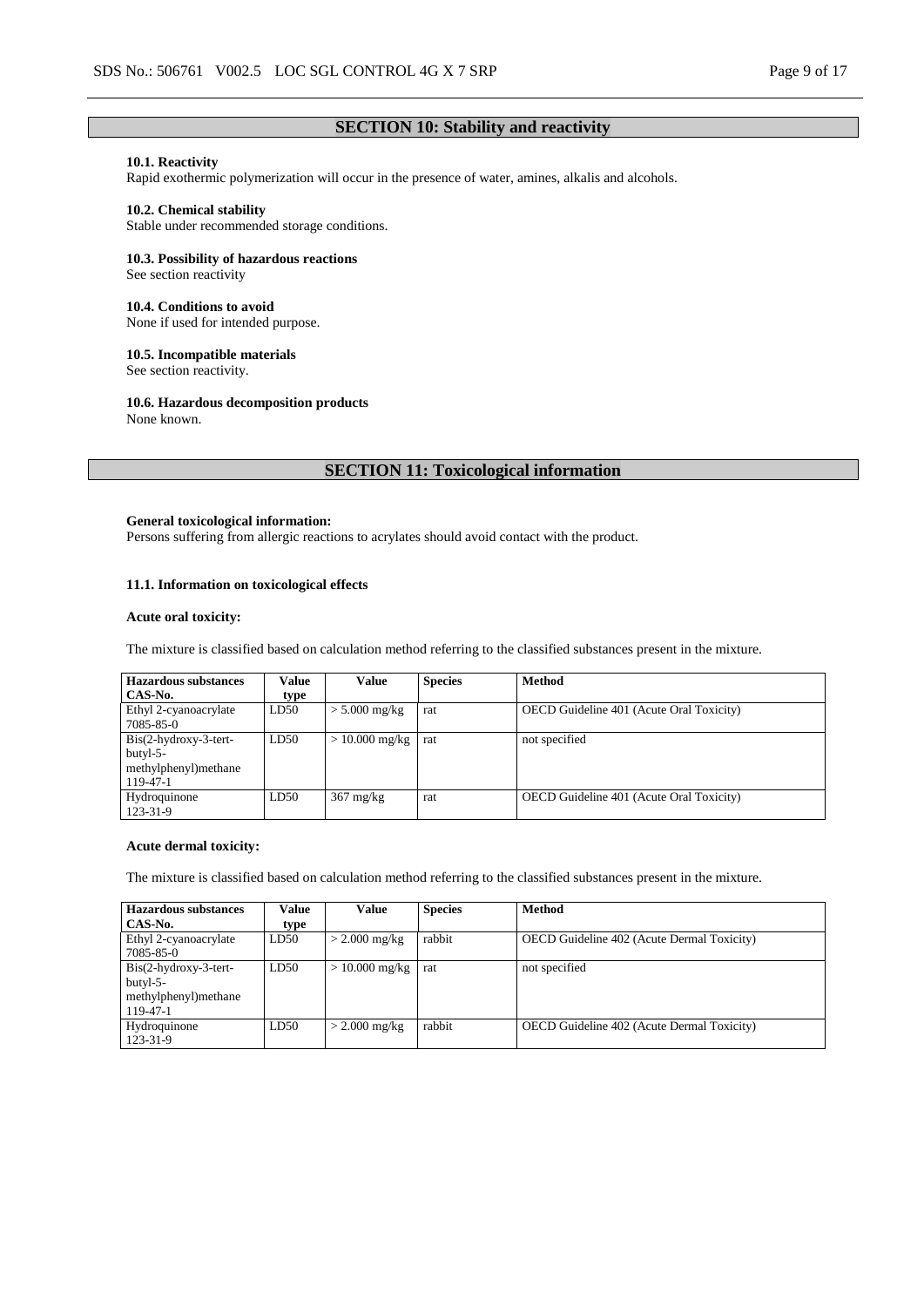### **Acute inhalative toxicity:**

No data available.

#### **Skin corrosion/irritation:**

Bonds skin in seconds. Considered to be of low toxicity: acute dermal LD50 (rabbit)>2000mg/kg Due to polymerisation at the skin surface allergic reaction is unlikely to occur

| <b>Hazardous substances</b><br>CAS-No. | <b>Result</b>          | <b>Exposure</b><br>time | <b>Species</b> | <b>Method</b>                                                   |
|----------------------------------------|------------------------|-------------------------|----------------|-----------------------------------------------------------------|
| Ethyl 2-cyanoacrylate<br>7085-85-0     | slightly<br>irritating | 24 h                    | rabbit         | <b>OECD</b> Guideline 404 (Acute Dermal Irritation / Corrosion) |
| Hydroquinone<br>123-31-9               | not irritating         | 24 h                    | rabbit         | Weight of evidence                                              |

#### **Serious eye damage/irritation:**

Liquid product will bond eyelids. In a dry atmosphere (RH<50%) vapours may cause irritation and lachrymatory effect

| <b>Hazardous substances</b><br>CAS-No. | <b>Result</b> | Exposure<br>time | <b>Species</b> | Method                                                |
|----------------------------------------|---------------|------------------|----------------|-------------------------------------------------------|
| Ethyl 2-cyanoacrylate<br>7085-85-0     | irritating    | 72 h             | rabbit         | OECD Guideline 405 (Acute Eye Irritation / Corrosion) |

### **Respiratory or skin sensitization:**

The mixture is classified based on threshold limits referring to the classified substances present in the mixture.

| <b>Hazardous substances</b> | <b>Result</b>   | <b>Test type</b>        | <b>Species</b> | <b>Method</b>                           |
|-----------------------------|-----------------|-------------------------|----------------|-----------------------------------------|
| CAS-No.                     |                 |                         |                |                                         |
| Ethyl 2-cyanoacrylate       | not sensitising |                         | guinea pig     | not specified                           |
| 7085-85-0                   |                 |                         |                |                                         |
| Hydroquinone                | sensitising     | Guinea pig maximisation | guinea pig     | equivalent or similar to OECD Guideline |
| 123-31-9                    |                 | test                    |                | 406 (Skin Sensitisation)                |
| Hydroquinone                | sensitising     | Mouse local lymphnode   | mouse          | equivalent or similar to OECD Guideline |
| 123-31-9                    |                 | assay (LLNA)            |                | 429 (Skin Sensitisation: Local Lymph)   |
|                             |                 |                         |                | Node Assay)                             |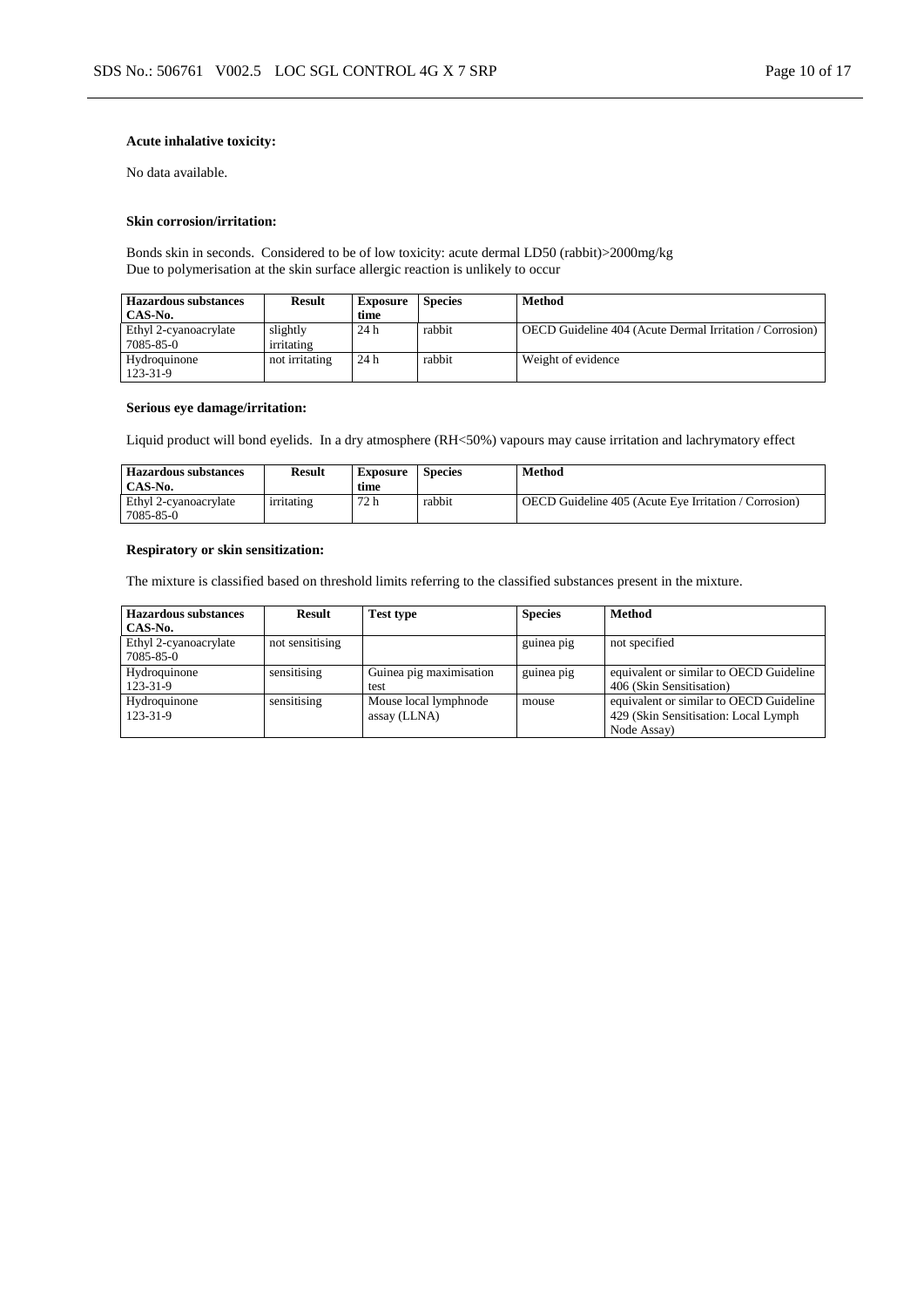### **Germ cell mutagenicity:**

The mixture is classified based on threshold limits referring to the classified substances present in the mixture.

| <b>Hazardous substances</b><br>CAS-No.                                | <b>Result</b> | Type of study /<br>Route of<br>administration          | <b>Metabolic</b><br>activation /<br><b>Exposure time</b> | <b>Species</b> | <b>Method</b>                                                                                                     |
|-----------------------------------------------------------------------|---------------|--------------------------------------------------------|----------------------------------------------------------|----------------|-------------------------------------------------------------------------------------------------------------------|
| Ethyl 2-cyanoacrylate<br>7085-85-0                                    | negative      | bacterial reverse<br>mutation assay (e.g<br>Ames test) |                                                          |                | OECD Guideline 471<br>(Bacterial Reverse Mutation)<br>Assay)                                                      |
| Ethyl 2-cyanoacrylate<br>7085-85-0                                    | negative      | mammalian cell<br>gene mutation assay                  | with and without                                         |                | OECD Guideline 476 (In vitro<br>Mammalian Cell Gene<br><b>Mutation Test)</b>                                      |
| Ethyl 2-cyanoacrylate<br>7085-85-0                                    | negative      | in vitro mammalian<br>chromosome<br>aberration test    | with and without                                         |                | OECD Guideline 473 (In vitro<br><b>Mammalian Chromosome</b><br><b>Aberration Test)</b>                            |
| Bis(2-hydroxy-3-tert-<br>butyl-5-<br>methylphenyl)methane<br>119-47-1 | negative      | bacterial reverse<br>mutation assay (e.g<br>Ames test) | with and without                                         |                | OECD Guideline 471<br>(Bacterial Reverse Mutation)<br>Assay)                                                      |
| Hydroquinone<br>123-31-9                                              | negative      | bacterial reverse<br>mutation assay (e.g<br>Ames test) | with and without                                         |                | equivalent or similar to OECD<br>Guideline 471 (Bacterial<br><b>Reverse Mutation Assay)</b>                       |
| Hydroquinone<br>123-31-9                                              | negative      | in vitro mammalian<br>chromosome<br>aberration test    | with and without                                         |                | OECD Guideline 473 (In vitro<br>Mammalian Chromosome<br><b>Aberration Test)</b>                                   |
| Hydroquinone<br>$123 - 31 - 9$                                        | positive      | mammalian cell<br>gene mutation assay                  | with and without                                         |                | OECD Guideline 476 (In vitro<br>Mammalian Cell Gene<br><b>Mutation Test)</b>                                      |
| Hydroquinone<br>123-31-9                                              | positive      | intraperitoneal                                        |                                                          | mouse          | equivalent or similar to OECD<br>Guideline 474 (Mammalian<br>Erythrocyte Micronucleus<br>Test)                    |
| Hydroquinone<br>123-31-9                                              | negative      | oral: gavage                                           |                                                          | rat            | equivalent or similar to OECD<br>Guideline 478 (Genetic<br>Toxicology: Rodent Dominant<br>Lethal Test)            |
| Hydroquinone<br>123-31-9                                              | positive      | intraperitoneal                                        |                                                          | mouse          | equivalent or similar to OECD<br>Guideline 483 (Mammalian<br>Spermatogonial Chromosome<br><b>Aberration Test)</b> |

### **Carcinogenicity**

The mixture is classified based on threshold limits referring to the classified substances present in the mixture.

| <b>Hazardous components</b> | <b>Result</b> | Route of     | <b>Exposure</b>  | <b>Species</b> | <b>Sex</b>  | <b>Method</b>         |
|-----------------------------|---------------|--------------|------------------|----------------|-------------|-----------------------|
| CAS-No.                     |               | application  | time /           |                |             |                       |
|                             |               |              | <b>Frequency</b> |                |             |                       |
|                             |               |              | of treatment     |                |             |                       |
| Hydroquinone                | carcinogenic  | oral: gavage | 103 w            | rat            | male/female | equivalent or similar |
| 123-31-9                    |               |              | 5 d/w            |                |             | OECD Guideline 453    |
|                             |               |              |                  |                |             | (Combined Chronic     |
|                             |               |              |                  |                |             | Toxicity/             |
|                             |               |              |                  |                |             | Carcinogenicity       |
|                             |               |              |                  |                |             | Studies)              |
| Hydroquinone                | carcinogenic  | oral: gavage | 103 w            | mouse          | female      | equivalent or similar |
| 123-31-9                    |               |              | 5 d/w            |                |             | OECD Guideline 453    |
|                             |               |              |                  |                |             | (Combined Chronic     |
|                             |               |              |                  |                |             | Toxicity/             |
|                             |               |              |                  |                |             | Carcinogenicity       |
|                             |               |              |                  |                |             | Studies)              |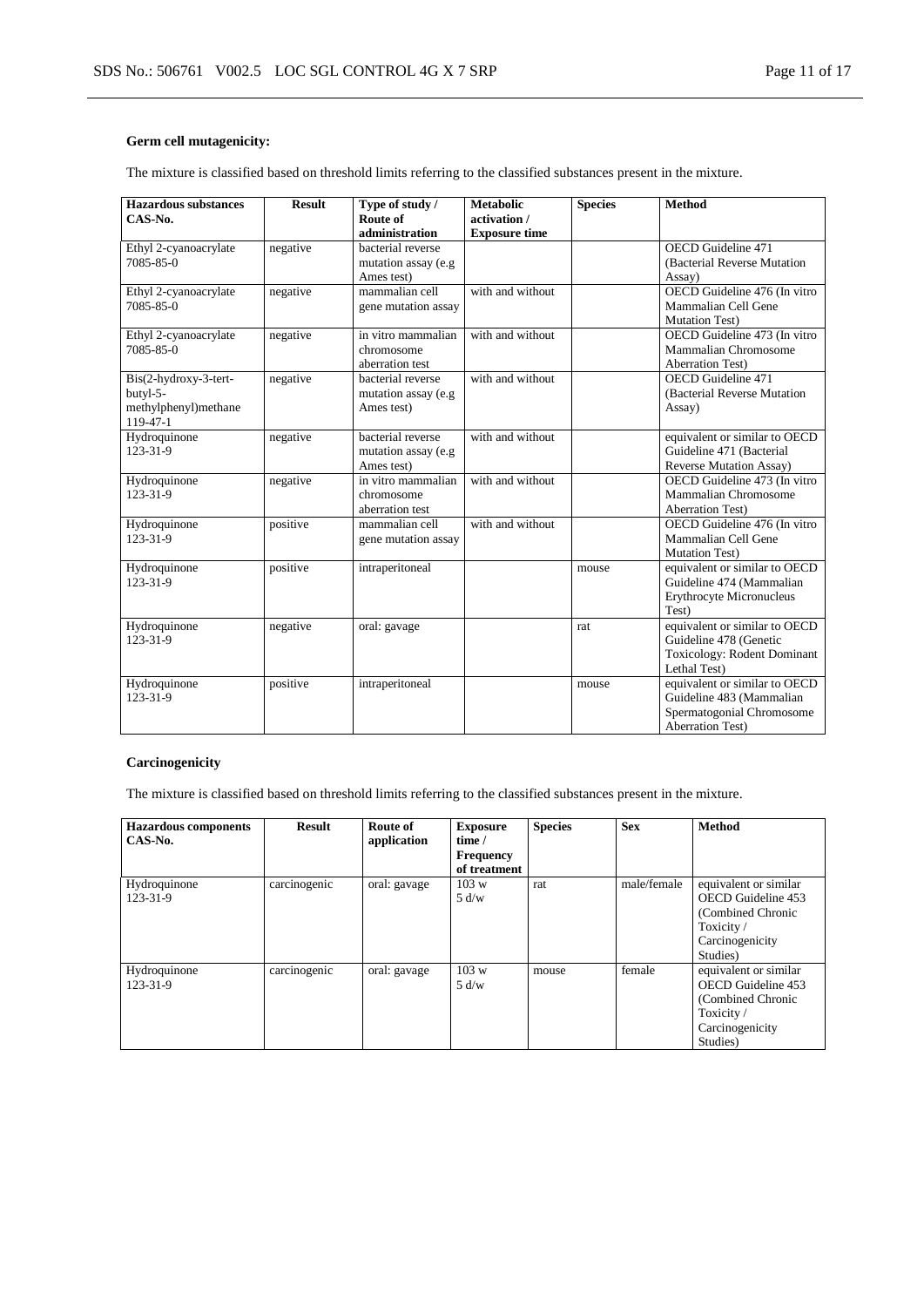### **Reproductive toxicity:**

The mixture is classified based on threshold limits referring to the classified substances present in the mixture.

| <b>Hazardous substances</b> | <b>Result / Value</b> | <b>Test type</b> | Route of     | <b>Species</b> | Method                       |
|-----------------------------|-----------------------|------------------|--------------|----------------|------------------------------|
| CAS-No.                     |                       |                  | application  |                |                              |
| $Bis(2-hydroxy-3-tert-$     | NOAEL $P$ 12.5 mg/kg  | screening        | oral: gavage | rat            | <b>OECD</b> Guideline 421    |
| butyl-5-                    |                       |                  |              |                | (Reproduction $/$            |
| methylphenyl)methane        |                       |                  |              |                | Developmental Toxicity       |
| 119-47-1                    |                       |                  |              |                | Screening Test)              |
| Hydroquinone                | NOAEL $P$ 15 mg/kg    | Two              | oral: gavage | rat            | EPA OTS 798.4700             |
| 123-31-9                    |                       | generation       |              |                | (Reproduction and Fertility) |
|                             | NOAEL F1 150 mg/kg    | study            |              |                | Effects)                     |
|                             |                       |                  |              |                |                              |
|                             | NOAEL $F2$ 150 mg/kg  |                  |              |                |                              |
|                             |                       |                  |              |                |                              |

### **STOT-single exposure:**

No data available.

### **STOT-repeated exposure::**

The mixture is classified based on threshold limits referring to the classified substances present in the mixture.

| <b>Hazardous substances</b> | <b>Result / Value</b>      | Route of     | <b>Exposure time</b> / | <b>Species</b> | <b>Method</b>            |
|-----------------------------|----------------------------|--------------|------------------------|----------------|--------------------------|
| CAS-No.                     |                            | application  | <b>Frequency of</b>    |                |                          |
|                             |                            |              | treatment              |                |                          |
| Hydroquinone                | NOAEL $50 \text{ mg/kg}$   | oral: gavage | 13 w                   | rat            | not specified            |
| 123-31-9                    |                            |              | 5 d/w                  |                |                          |
| Hydroquinone                | NOAEL $73.9 \text{ mg/kg}$ | dermal       | 13 w                   | rat            | equivalent or similar to |
| 123-31-9                    |                            |              | 6 h/d, 5 d/w           |                | OECD Guideline 411       |
|                             |                            |              |                        |                | (Subchronic Dermal)      |
|                             |                            |              |                        |                | Toxicity: 90-Day Study)  |

### **Aspiration hazard:**

No data available.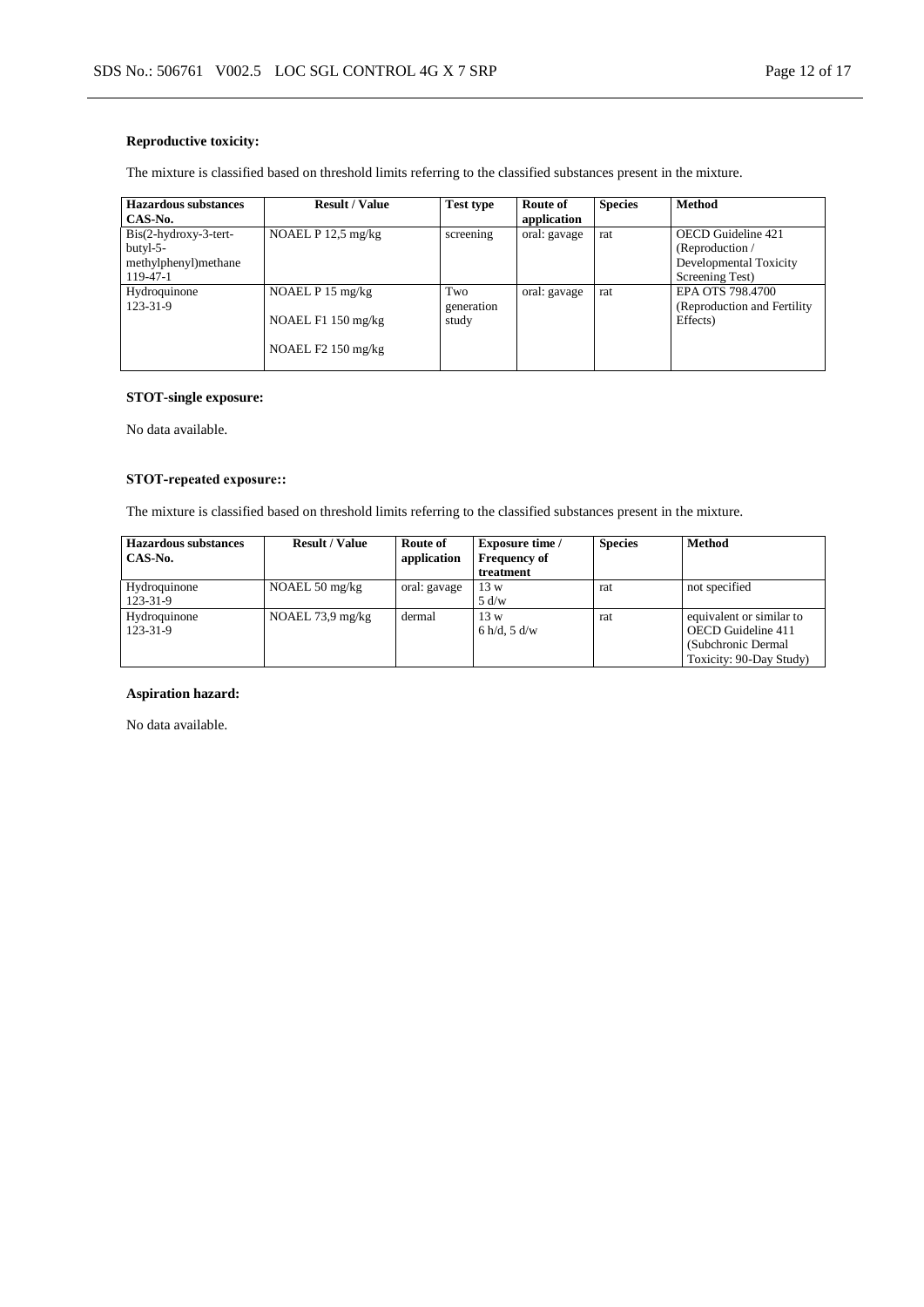### **SECTION 12: Ecological information**

#### **General ecological information:**

Do not empty into drains, soil or bodies of water.

#### **12.1. Toxicity**

### **Toxicity (Fish):**

The mixture is classified based on calculation method referring to the classified substances present in the mixture.

| <b>Hazardous substances</b>                                          | Value | Value                          | <b>Exposure time Species</b> |                     | <b>Method</b>                                             |
|----------------------------------------------------------------------|-------|--------------------------------|------------------------------|---------------------|-----------------------------------------------------------|
| CAS-No.                                                              | type  |                                |                              |                     |                                                           |
| $Bis(2-hydroxy-3-tert-butyl-5-$<br>methylphenyl) methane<br>119-47-1 | LC50  | Toxicity > Water<br>solubility |                              | Oryzias latipes     | OECD Guideline 203 (Fish,<br><b>Acute Toxicity Test</b> ) |
| Hydroquinone<br>123-31-9                                             | LC50  | $0,638 \text{ mg}/1$           | 96 h                         | Oncorhynchus mykiss | OECD Guideline 203 (Fish,<br><b>Acute Toxicity Test)</b>  |

### **Toxicity (Daphnia):**

The mixture is classified based on calculation method referring to the classified substances present in the mixture.

| <b>Hazardous substances</b>     | Value | Value                | <b>Exposure time Species</b> |               | <b>Method</b>             |
|---------------------------------|-------|----------------------|------------------------------|---------------|---------------------------|
| CAS-No.                         | type  |                      |                              |               |                           |
| $Bis(2-hydroxy-3-tert-butyl-5-$ | EC50  | Toxicity > Water     | 48 h                         | Daphnia magna | <b>OECD</b> Guideline 202 |
| methylphenyl) methane           |       | solubilitv           |                              |               | (Daphnia sp. Acute)       |
| 119-47-1                        |       |                      |                              |               | Immobilisation Test)      |
| Hydroquinone                    | EC50  | $0,134 \text{ mg}/1$ | 48 h                         | Daphnia magna | <b>OECD</b> Guideline 202 |
| 123-31-9                        |       |                      |                              |               | (Daphnia sp. Acute)       |
|                                 |       |                      |                              |               | Immobilisation Test)      |

#### **Chronic toxicity to aquatic invertebrates**

The mixture is classified based on calculation method referring to the classified substances present in the mixture.

| <b>Hazardous substances</b>                                         | Value       | Value                          | <b>Exposure time Species</b> |               | <b>Method</b>                                   |
|---------------------------------------------------------------------|-------------|--------------------------------|------------------------------|---------------|-------------------------------------------------|
| CAS-No.                                                             | type        |                                |                              |               |                                                 |
| $Bis(2-hydroxy-3-tert-butyl-5-$<br>methylphenyl)methane<br>119-47-1 | <b>NOEC</b> | Toxicity > Water<br>solubility |                              | Daphnia magna | OECD 211 (Daphnia)<br>magna, Reproduction Test) |
| Hydroquinone<br>123-31-9                                            | NOEC        | $0,0057 \text{ mg/l}$          | 21 d                         | Daphnia magna | OECD 211 (Daphnia)<br>magna, Reproduction Test) |

**Toxicity (Algae):**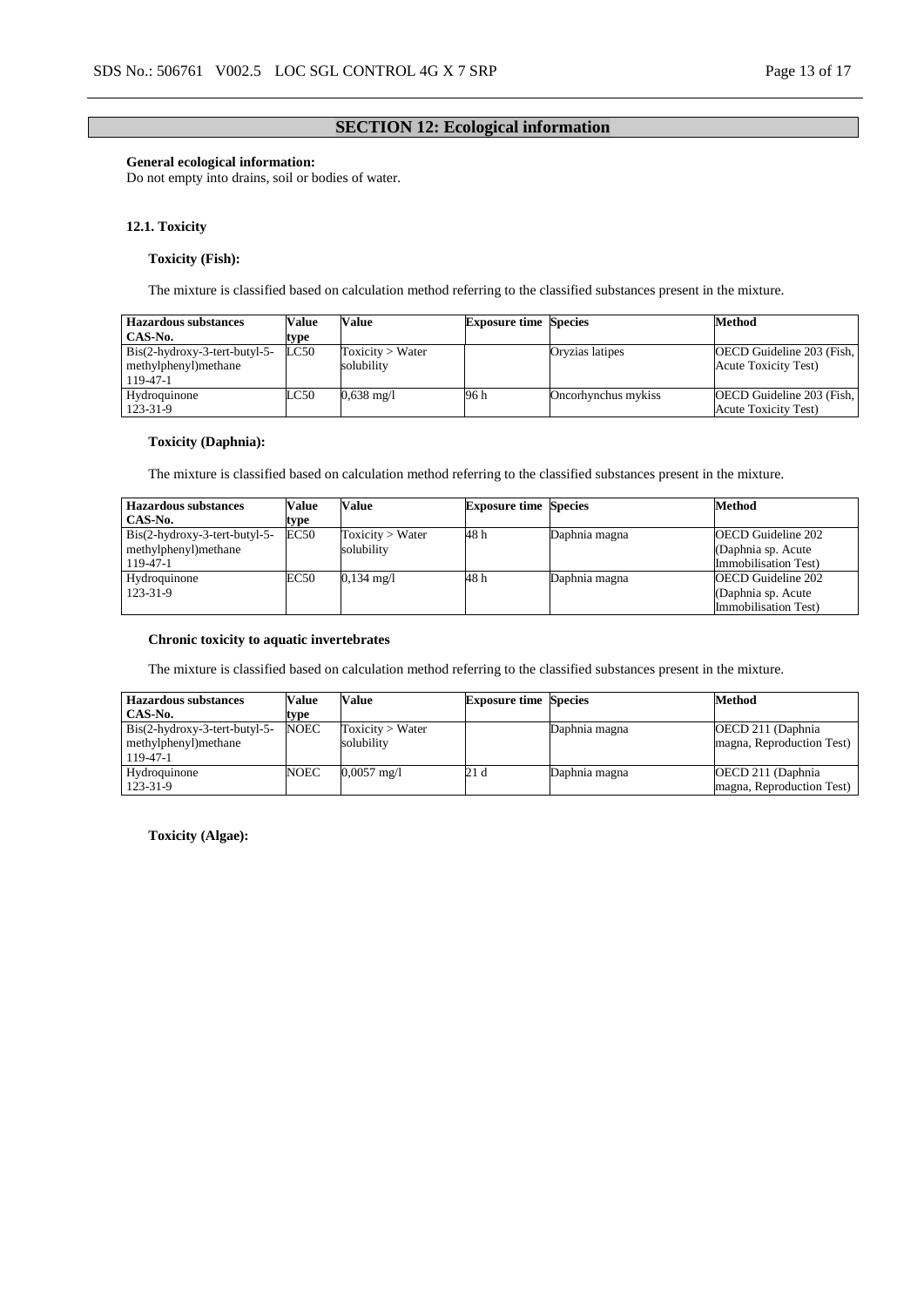The mixture is classified based on calculation method referring to the classified substances present in the mixture.

| <b>Hazardous substances</b>     | <b>Value</b> | Value                | <b>Exposure time Species</b> |                                                        | Method                    |
|---------------------------------|--------------|----------------------|------------------------------|--------------------------------------------------------|---------------------------|
| CAS-No.                         | type         |                      |                              |                                                        |                           |
| $Bis(2-hydroxy-3-tert-butyl-5-$ | EC50         | Toxicity > Water     | 72 <sub>h</sub>              | Pseudokirchneriella subcapitata                        | OECD Guideline 201 (Alga, |
| methylphenyl)methane            |              | solubility           |                              | (reported as Selenastrum                               | Growth Inhibition Test)   |
| 119-47-1                        |              |                      |                              | capricornutum)                                         |                           |
| $Bis(2-hydroxy-3-tert-butyl-5-$ | <b>NOEC</b>  | Toxicity > Water     | 72 <sub>h</sub>              | Pseudokirchneriella subcapitata                        | OECD Guideline 201 (Alga, |
| methylphenyl)methane            |              | solubility           |                              | (reported as Selenastrum                               | Growth Inhibition Test)   |
| 119-47-1                        |              |                      |                              | capricornutum)                                         |                           |
| Hydroquinone                    | EC50         | $0.335 \text{ mg}/1$ | 72 <sub>h</sub>              | Selenastrum capricornutum                              | OECD Guideline 201 (Alga, |
| 123-31-9                        |              |                      |                              | (new name: Pseudokirchneriella Growth Inhibition Test) |                           |
|                                 |              |                      |                              | subcapitata)                                           |                           |

# **Toxicity to microorganisms**

The mixture is classified based on calculation method referring to the classified substances present in the mixture.

| <b>Hazardous substances</b>     | Value | Value                    | <b>Exposure time Species</b> | <b>Method</b>                        |
|---------------------------------|-------|--------------------------|------------------------------|--------------------------------------|
| CAS-No.                         | type  |                          |                              |                                      |
| $Bis(2-hydroxy-3-tert-buty1-5-$ | EC 50 | $10.000 \,\mathrm{mg}/l$ | 3 h                          | <b>OECD</b> Guideline 209            |
| methylphenyl) methane           |       |                          |                              | (Activated Sludge,                   |
| 119-47-1                        |       |                          |                              | <b>Respiration Inhibition Test</b> ) |
| Hydroquinone                    | EC 50 | $0.038 \text{ mg}/1$     | 30 min                       | not specified                        |
| 123-31-9                        |       |                          |                              |                                      |

### **12.2. Persistence and degradability**

| <b>Hazardous substances</b>     | <b>Result</b>              | <b>Test type</b> | <b>Degradability</b> | <b>Exposure</b> | <b>Method</b>                   |
|---------------------------------|----------------------------|------------------|----------------------|-----------------|---------------------------------|
| CAS-No.                         |                            |                  |                      | time            |                                 |
| Ethyl 2-cyanoacrylate           | not readily biodegradable. | aerobic          | 57 %                 | 28 d            | OECD Guideline 301 D (Ready     |
| 7085-85-0                       |                            |                  |                      |                 | Biodegradability: Closed Bottle |
|                                 |                            |                  |                      |                 | Test)                           |
| $Bis(2-hydroxy-3-tert-butyl-5-$ | under test conditions no   | aerobic          | 0%                   | 28d             | OECD Guideline 301 C (Ready     |
| methylphenyl)methane            | biodegradation observed    |                  |                      |                 | Biodegradability: Modified MITI |
| $119 - 47 - 1$                  |                            |                  |                      |                 | Test (I))                       |
| Hydroquinone                    | readily biodegradable      | aerobic          | $75 - 81%$           | 30d             | EU Method C.4-E (Determination  |
| 123-31-9                        |                            |                  |                      |                 | of the "Ready"                  |
|                                 |                            |                  |                      |                 | BiodegradabilityClosed Bottle   |
|                                 |                            |                  |                      |                 | Test)                           |

### **12.3. Bioaccumulative potential**

| <b>Hazardous substances</b>                                        | <b>Bioconcentratio</b> | Exposure time   Temperature | <b>Species</b>  | <b>Method</b>                   |
|--------------------------------------------------------------------|------------------------|-----------------------------|-----------------|---------------------------------|
| CAS-No.                                                            | n factor (BCF)         |                             |                 |                                 |
| $\text{Bis}(2-h\text{vdroxy-}3\text{-}\text{tert-butyl-}5\text{-}$ | $320 - 780$            | 60d                         | Cyprinus carpio | OECD Guideline 305 E            |
| methylphenyl) methane                                              |                        |                             |                 | (Bioaccumulation: Flow-through) |
| 119-47-1                                                           |                        |                             |                 | Fish Test)                      |

**12.4. Mobility in soil**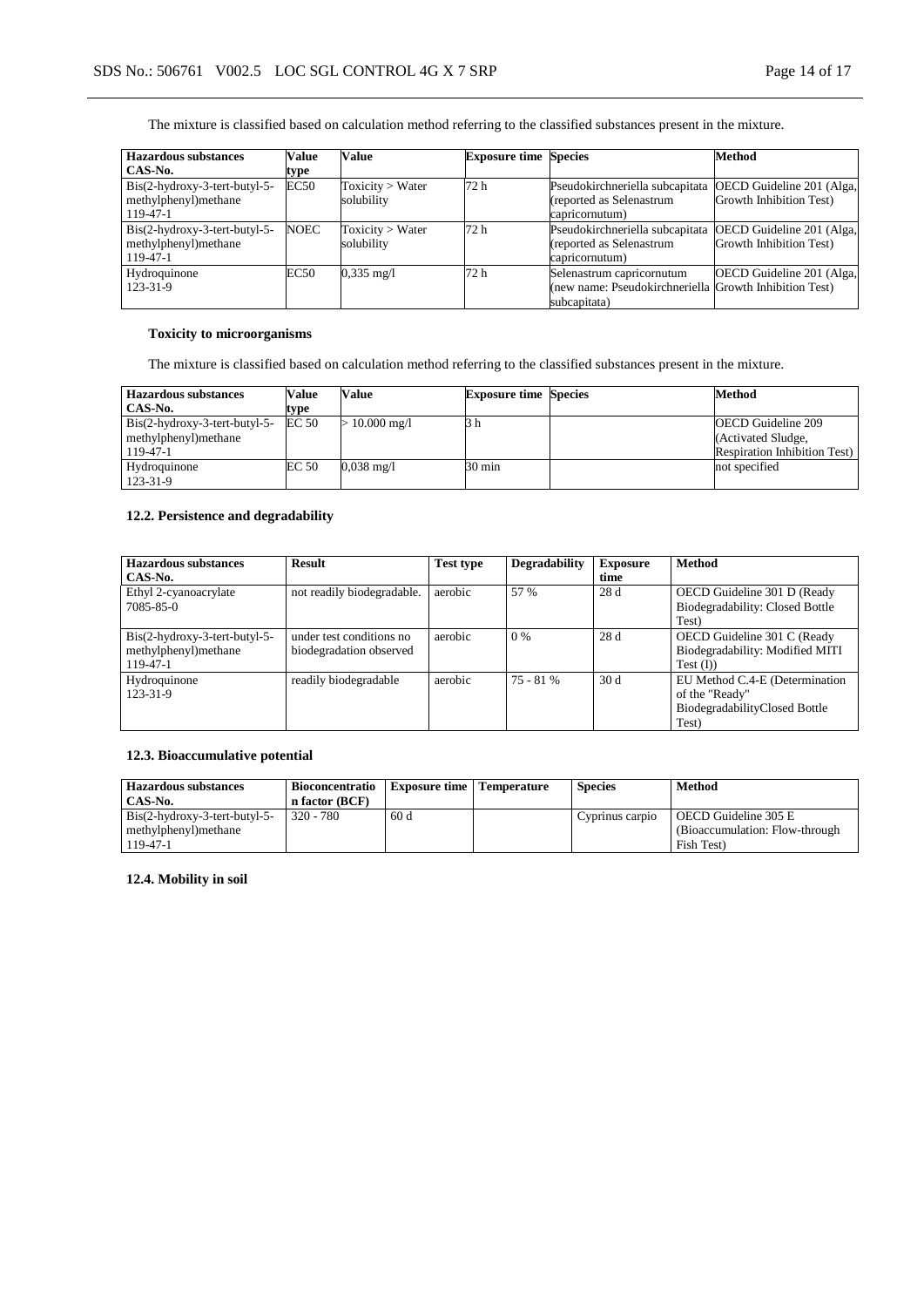| <b>Hazardous substances</b>     | LogPow | Temperature    | <b>Method</b>                                                        |
|---------------------------------|--------|----------------|----------------------------------------------------------------------|
| CAS-No.                         |        |                |                                                                      |
| Ethyl 2-cyanoacrylate           | 0.776  | $22^{\circ}C$  | EU Method A.8 (Partition Coefficient)                                |
| 7085-85-0                       |        |                |                                                                      |
| $Bis(2-hydroxy-3-tert-butyl-5-$ | 6.25   | $20^{\circ}$ C | OECD Guideline 107 (Partition Coefficient (n-octanol / water), Shake |
| methylphenyl)methane            |        |                | Flask Method)                                                        |
| 119-47-1                        |        |                |                                                                      |
| Hydroquinone                    | 0.59   |                | EU Method A.8 (Partition Coefficient)                                |
| 123-31-9                        |        |                |                                                                      |

#### **12.5. Results of PBT and vPvB assessment**

| <b>Hazardous substances</b>     | <b>PBT</b> / vPvB                                                                    |
|---------------------------------|--------------------------------------------------------------------------------------|
| CAS-No.                         |                                                                                      |
| Ethyl 2-cyanoacrylate           | Not fulfilling Persistent, Bioaccumulative and Toxic (PBT), very Persistent and very |
| 7085-85-0                       | Bioaccumulative (vPvB) criteria.                                                     |
| $Bis(2-hydroxy-3-tert-butyl-5-$ | Not fulfilling Persistent, Bioaccumulative and Toxic (PBT), very Persistent and very |
| methylphenyl)methane            | Bioaccumulative (vPvB) criteria.                                                     |
| 119-47-1                        |                                                                                      |
| Hydroquinone                    | Not fulfilling Persistent, Bioaccumulative and Toxic (PBT), very Persistent and very |
| 123-31-9                        | Bioaccumulative (vPvB) criteria.                                                     |

#### **12.6. Other adverse effects**

No data available.

# **SECTION 13: Disposal considerations**

### **13.1. Waste treatment methods**

Product disposal:

Dispose of waste and residues in accordance with local authority requirements.

Disposal of uncleaned packages:

Use packages for recycling only when totally empty.

Waste code 080409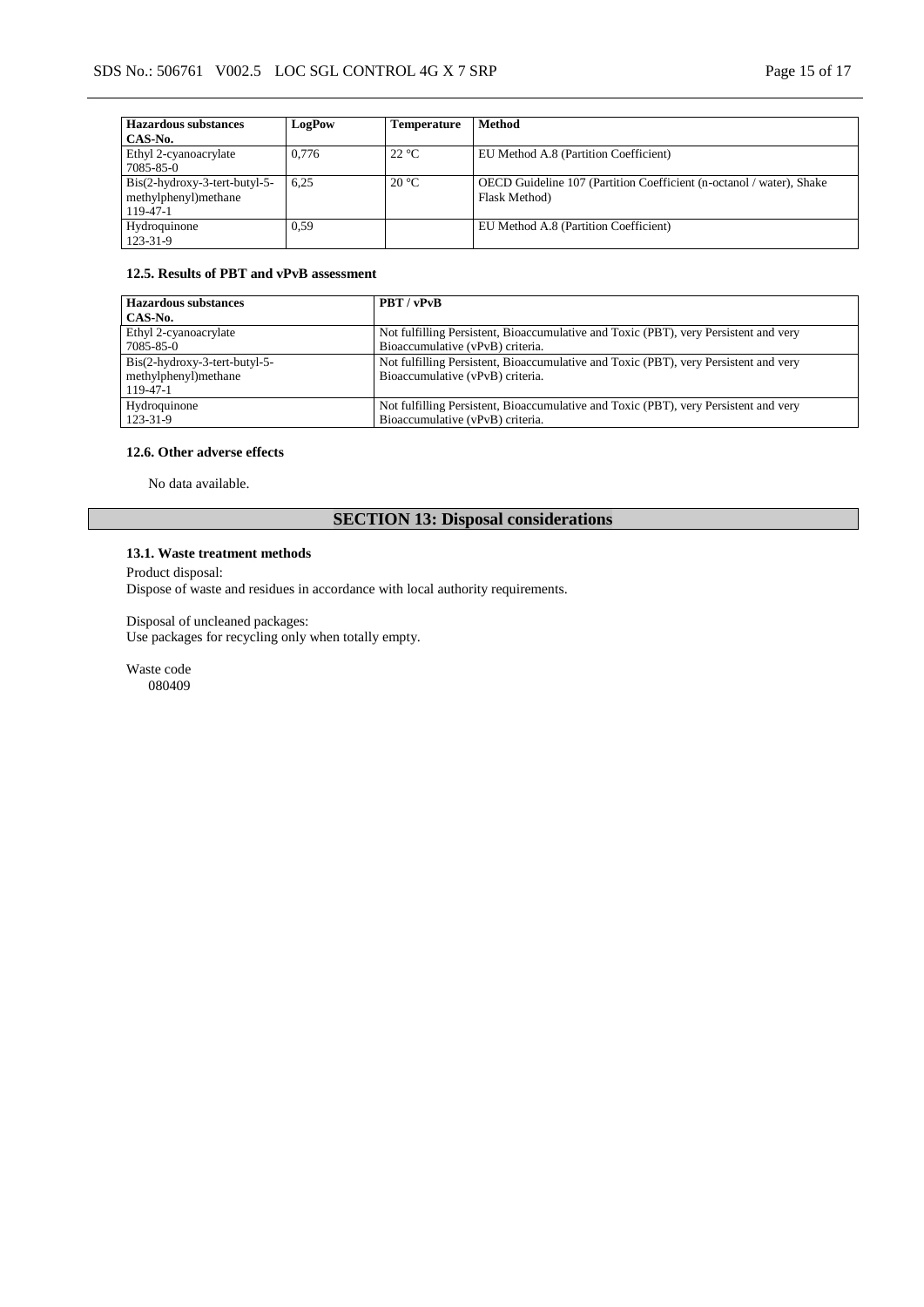### **SECTION 14: Transport information**

| 14.1. | UN number                    |                                                                                    |  |  |  |
|-------|------------------------------|------------------------------------------------------------------------------------|--|--|--|
|       | ADR.                         | Not dangerous goods                                                                |  |  |  |
|       | RID                          | Not dangerous goods                                                                |  |  |  |
|       | <b>ADN</b>                   | Not dangerous goods                                                                |  |  |  |
|       | <b>IMDG</b>                  | Not dangerous goods                                                                |  |  |  |
|       | <b>IATA</b>                  | 3334                                                                               |  |  |  |
|       |                              |                                                                                    |  |  |  |
| 14.2. | UN proper shipping name      |                                                                                    |  |  |  |
|       | ADR                          | Not dangerous goods                                                                |  |  |  |
|       | RID                          | Not dangerous goods                                                                |  |  |  |
|       | <b>ADN</b>                   | Not dangerous goods                                                                |  |  |  |
|       | <b>IMDG</b>                  | Not dangerous goods                                                                |  |  |  |
|       | <b>IATA</b>                  | Aviation regulated liquid, n.o.s. (Cyanoacrylate ester)                            |  |  |  |
| 14.3. | Transport hazard class(es)   |                                                                                    |  |  |  |
|       | <b>ADR</b>                   | Not dangerous goods                                                                |  |  |  |
|       | <b>RID</b>                   | Not dangerous goods                                                                |  |  |  |
|       | <b>ADN</b>                   | Not dangerous goods                                                                |  |  |  |
|       | <b>IMDG</b>                  | Not dangerous goods                                                                |  |  |  |
|       | <b>IATA</b>                  | 9                                                                                  |  |  |  |
| 14.4. | <b>Packing group</b>         |                                                                                    |  |  |  |
|       | <b>ADR</b>                   | Not dangerous goods                                                                |  |  |  |
|       | <b>RID</b>                   | Not dangerous goods                                                                |  |  |  |
|       | ADN                          | Not dangerous goods                                                                |  |  |  |
|       | <b>IMDG</b>                  | Not dangerous goods                                                                |  |  |  |
|       | <b>IATA</b>                  | Ш                                                                                  |  |  |  |
|       |                              |                                                                                    |  |  |  |
| 14.5. | <b>Environmental hazards</b> |                                                                                    |  |  |  |
|       | ADR                          | not applicable                                                                     |  |  |  |
|       | <b>RID</b>                   | not applicable                                                                     |  |  |  |
|       | <b>ADN</b>                   | not applicable                                                                     |  |  |  |
|       | <b>IMDG</b>                  | not applicable                                                                     |  |  |  |
|       | <b>IATA</b>                  | not applicable                                                                     |  |  |  |
| 14.6. | Special precautions for user |                                                                                    |  |  |  |
|       | ADR                          | not applicable                                                                     |  |  |  |
|       | <b>RID</b>                   | not applicable                                                                     |  |  |  |
|       | ADN                          | not applicable                                                                     |  |  |  |
|       | <b>IMDG</b>                  | not applicable                                                                     |  |  |  |
|       | <b>IATA</b>                  | Primary packs containing less than 500ml are unregulated by this mode of transport |  |  |  |
|       |                              | and may be shipped unrestricted.                                                   |  |  |  |
| 14.7. |                              | Transport in bulk according to Annex II of Marpol and the IBC Code                 |  |  |  |
|       | not applicable               |                                                                                    |  |  |  |

# **SECTION 15: Regulatory information**

### **15.1. Safety, health and environmental regulations/legislation specific for the substance or mixture**

Ozone Depleting Substance (ODS) (Regulation 1005/2009/EC): Not applicable<br>Prior Informed Consent (PIC) (Regulation 649/2012/EC): Not applicable Prior Informed Consent (PIC) (Regulation 649/2012/EC): Not applicable<br>Persistent Organic Pollutants (POPs) (Regulation 2019/1021/EC) : Not applicable Persistent Organic Pollutants (POPs) (Regulation 2019/1021/EC) :

**EU. REACH, Annex XVII, Marketing and Use Restrictions (Regulation 1907/2006/EC):** Not applicable